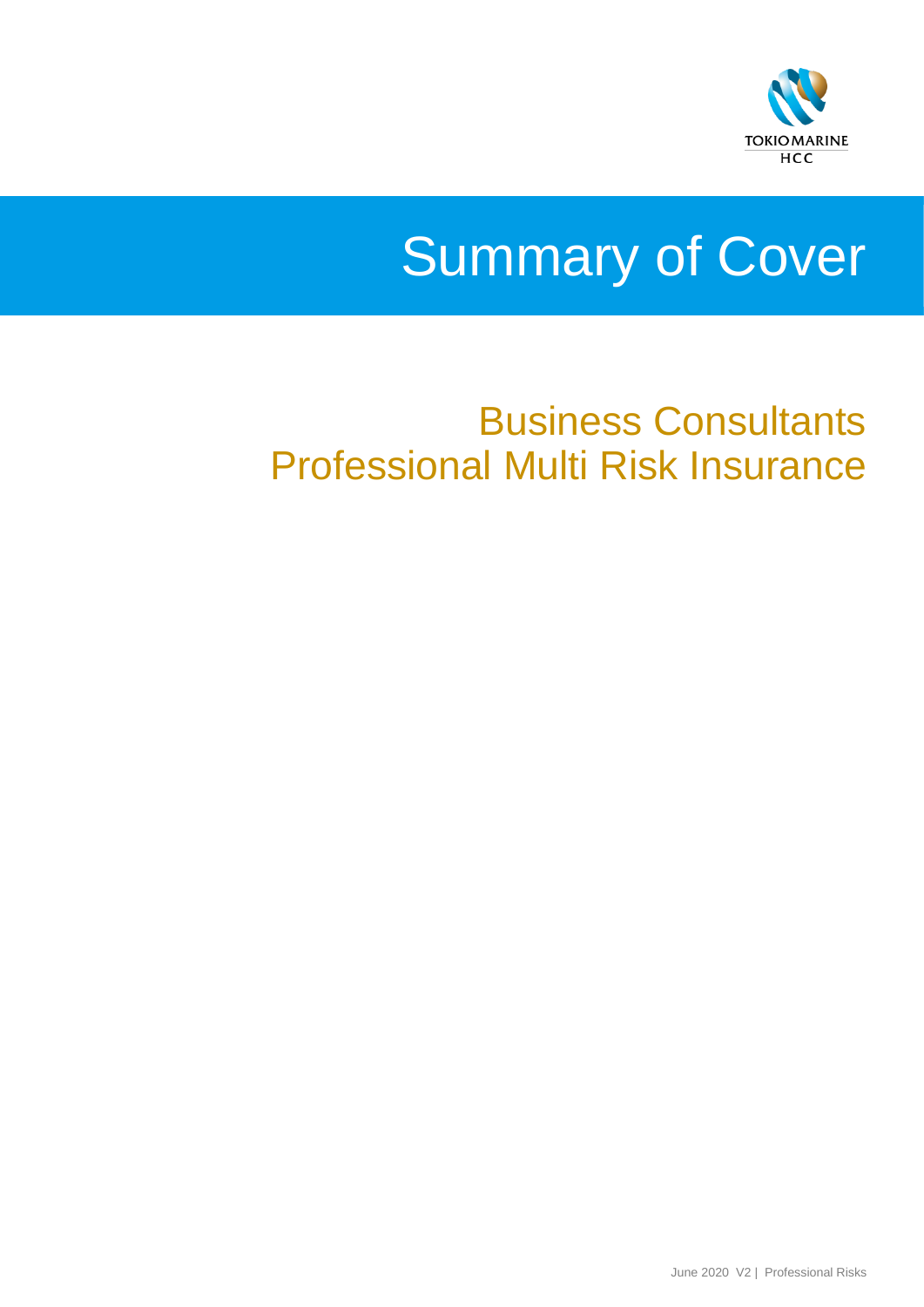# WORDING: PMR Mgt Cons CIVIL AOC OP ML 0620

#### SUMMARY OF COVER

This is a guide to the cover given by the policy. It does not cover every provision of the policy wording, but your broker will be happy to discuss it with you in more detail. You should read the policy and the additional clauses for full details of the terms and conditions.

## SECTION 1:

#### PROFESSIONAL INDEMNITY INSURANCE

#### Key features of the cover

- Insurance Act 2015 Compliant.
- Cover is provided on a civil liability basis and specifically provides cover for claims made against the Insured for legal liability arising from:
	- o **Breach of professional duty;**
	- o **Dishonesty of employees;**
	- o **Libel or slander;**
	- o **Unintentional breach of confidentiality;**
	- o **Unintentional infringement of intellectual property rights.** (Many insurers limit this cover to copyright only);
	- o **Loss of or damage to documents.**
- Costs of prosecuting claims for infringement of the Insured's intellectual property rights (sub-limit £25,000 in the aggregate).
- Costs of representation at any inquiry which has a direct relevance to any claim or circumstance (The Insurer's total liability under this Insuring Clause & Costs of criminal proceedings shall not exceed GBP 250,000 in the aggregate).
- Costs of criminal proceedings cover (The Insurer's total liability under this Insuring Clause & Costs of representation shall not exceed GBP 250,000 in the aggregate).
- **Data Protection cover**. This relates to the legal costs incurred to defend a criminal prosecution under the Data Protection Act.
- **Irrecoverable Fees**. Often claims can be avoided (and therefore business relationships saved) by consideration being given to waiving outstanding fees owed. Where it can be shown that the pursuit of such fees would result in a greater counter-claim then the cover allows us to work with the Insured closely and potentially reimburse the outstanding fees.
- Defence costs (lawyers, court costs, experts etc.) which are payable in addition to the Indemnity Limit.
- Cover for breach of contractual duty to exercise reasonable skill & care
- Compensation for Court Attendance (daily rates apply).
- Indemnity to Principals.
- Reputation management (up to a maximum of GBP 50,000 in the aggregate in the Period of insurance).
- **Mergers and acquisition cover**
- Cover for sub-contractors working under the Insured's supervision
- Mitigation of loss cover for rectifying a problem which otherwise would lead to a claim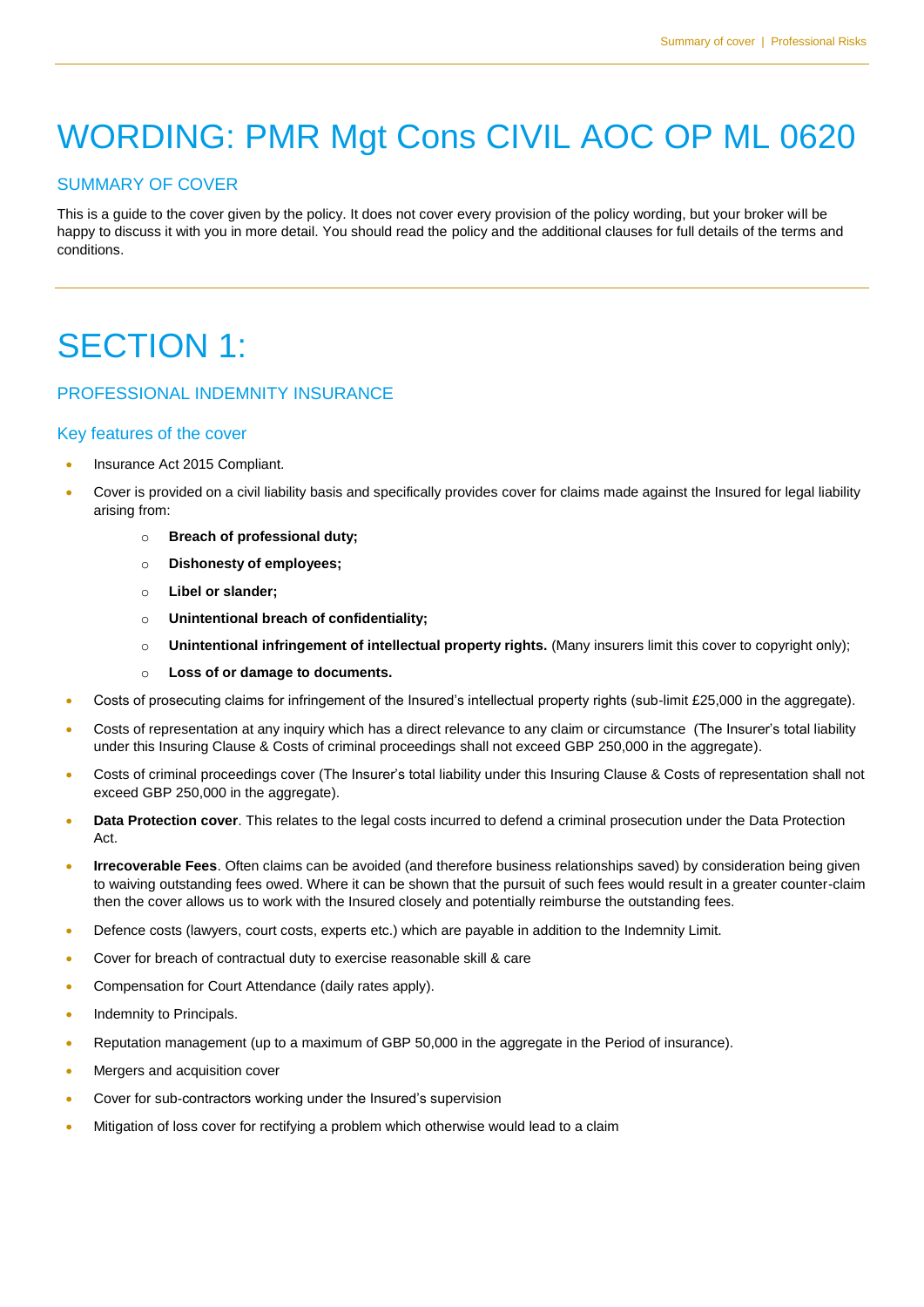#### Main exclusions

- Risks that should be insured elsewhere e.g. Employers and Public Liability, Public / Products Liability, (although we may be able to quote separately for this if required), Property, Land etc.
- Whilst our standard cover gives protection for work undertaken anywhere it does exclude North American Jurisdiction. We can normally extend the cover on request.
- **War, Terrorism & Nuclear risks.**
- Seepage and Pollution; Asbestos and Toxic Mould.
- The Excess.
- Claims and circumstances known at inception of cover.
- **Trading losses, fines and penalties.**
- Insolvency or bankruptcy of the Insured
- Viruses

## SECTION 2:

#### GENERAL LIABILITY INSURANCE

#### Key features of the cover

Insurance Act 2015 compliant

#### Employers Liability

Cover is provided for your legal liability to employees injured whilst in your employment.

#### Public/Products/Pollution Liability

- Cover is provided for your legal liability to pay damages for bodily injury and/or damage to property occurring during the period of insurance.
- Cover is provided for your legal liability to pay damages for bodily injury and/or damage to property arising out of or in connection with any product occurring during the period of Insurance

#### Additional Benefits:

- Cross Liabilities: Each person or party specified as the Insured in the schedule is separately indemnified.
- Indemnity to Principals.
- Defence costs arising from the following:
- i. representation at any Coroner's Inquest or Fatal Accident Inquiry;
- ii. cases of breach or alleged breach of the United Kingdom Health & Safety at Work Act 1974;
- iii. cases of breach or alleged breach of Part II of the Consumer Protection Act 1987 in proceedings not consequent upon a deliberate act or omission;

#### Additional Conditions:

- Bona Fide Subcontractors Condition
- **•** Burning Welding and Cutting Conditions
- Rights of Recourse Condition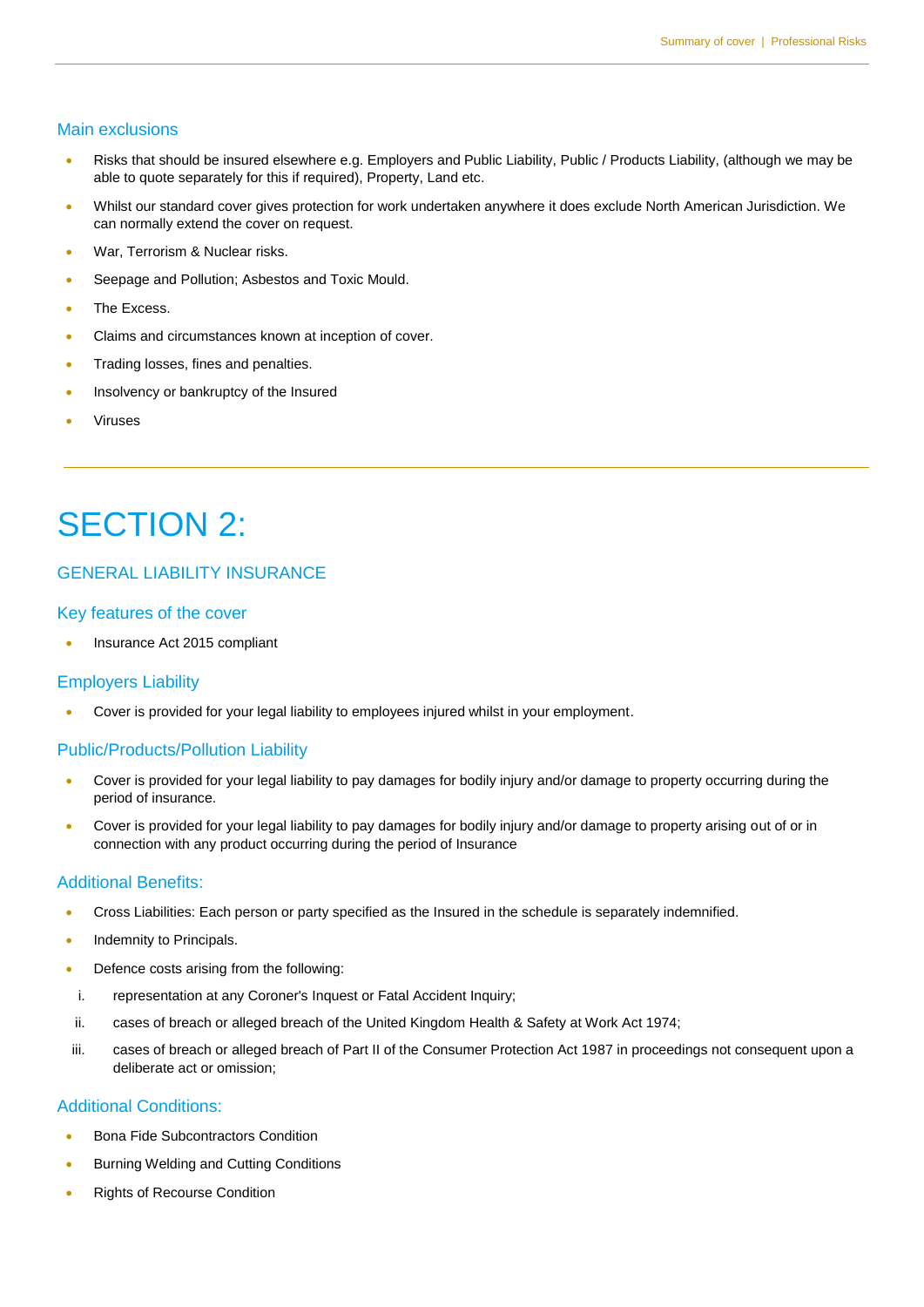### SECTIONS 3 & 4: OFFICE PROTECT and LEGAL **EXPENSES**

This is a Sections Summary only and does not contain full terms and conditions of Sections 3 & 4 of the contract of insurance. These can be found in the Policy document, a copy of which is available on request. Excesses (the amount of any claim that you are responsible for) are shown on the Policy Schedule.

#### Sections 4 Insurer

Section 4: Contract Europe Ltd as security to ARAG plc

Who are all authorised and regulated by the Financial Conduct Authority.

#### SECTION 3: OFFICE PROTECT

#### Type of Cover

Office Protect Insurance designed to cover the assets and earnings of your business.

Significant features & significant or unusual exclusions or limitations

Sub-section 1: Material Damage

#### Cover

This Sub-section covers damage to Property caused by:

Fire, lightning, explosion, aircraft, earthquake, riot, malicious damage, theft, storm, flood, impact, escape of water, sprinkler leakage and accidental damage as defined under Sub-section 1 - Insurable Perils.

The Policy Schedule will show the Optional Limits and the Insured Perils that apply to each item.

| <b>Principal Extensions</b>        | Limit                                                                                                    |
|------------------------------------|----------------------------------------------------------------------------------------------------------|
| <b>Capital additions</b>           | The lesser of 10% of Sum Insured or £250,000 for additional Contents and Tenants'<br><b>Improvements</b> |
| Fire extinguishment expenses       | £10,000 any one loss                                                                                     |
| <b>Temporary removal</b>           | The lesser of 10% of the Contents Sum Insured or £100,000                                                |
| Theft damage to buildings          | £25,000 (if legally responsible for damage to the Premises)                                              |
| Theft of keys and lock replacement | £1,500 in any one period of insurance                                                                    |
| <b>Exhibitions</b>                 | £5,000 any one loss                                                                                      |
| Third party storage locations      | £5,000 any one location/ £20,000 in any one period of insurance                                          |
| <b>Other locations</b>             | £2,500 any one loss/£10,000 in any one period of insurance                                               |
| Computer records                   | £10,000 in any one period of insurance                                                                   |

#### Principal Exclusions

- Absolute Coronavirus Exclusion
- Accidental erasure of electronic records
- Acts of fraud or dishonesty
- Bursting by steam pressure of boilers
- Cessation of work
- Change in temperature
- Computer Virus
- Corrosion, rust, wet or dry rot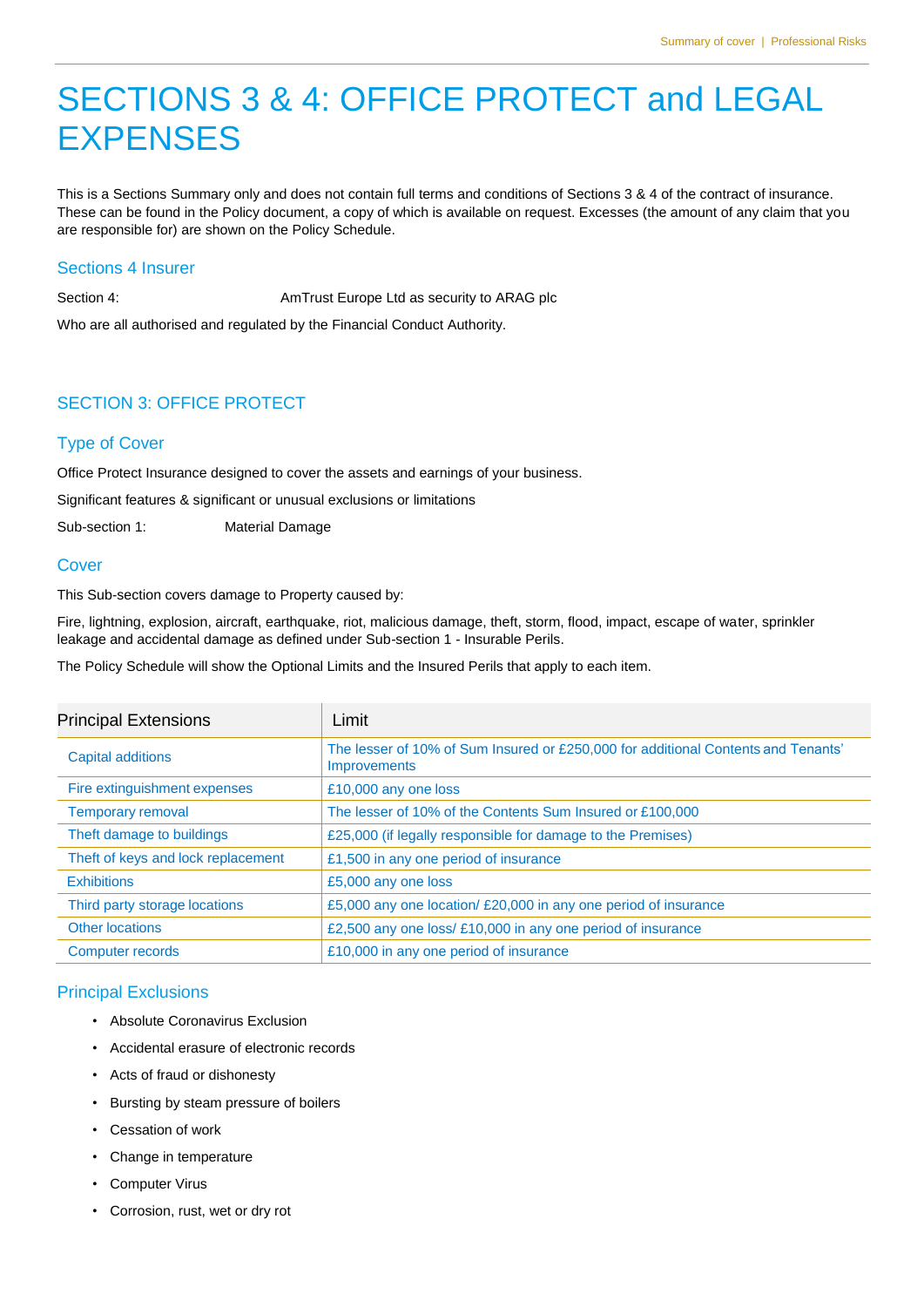- Damage to property that is the subject of a trade process
- Date recognition
- Defective workmanship design or materials
- Disappearance, unexplained loss
- Frost, change in water table level
- Inherent vice, latent defect, gradual deterioration
- Joint leakage, failure of welds
- Mechanical or electrical breakdown, power surges
- Pollution or contamination
- Spontaneous fermentation
- Storm and flood damage caused to fences, gates and property in the open
- Terrorism
- Theft not involving forcible and violent means
- Theft of property in the open
- Unoccupied property various cover restrictions , refer to full wording for details .
- War,government action,radioactive contamination and sonic bangs
- Wear and tear, damage by pets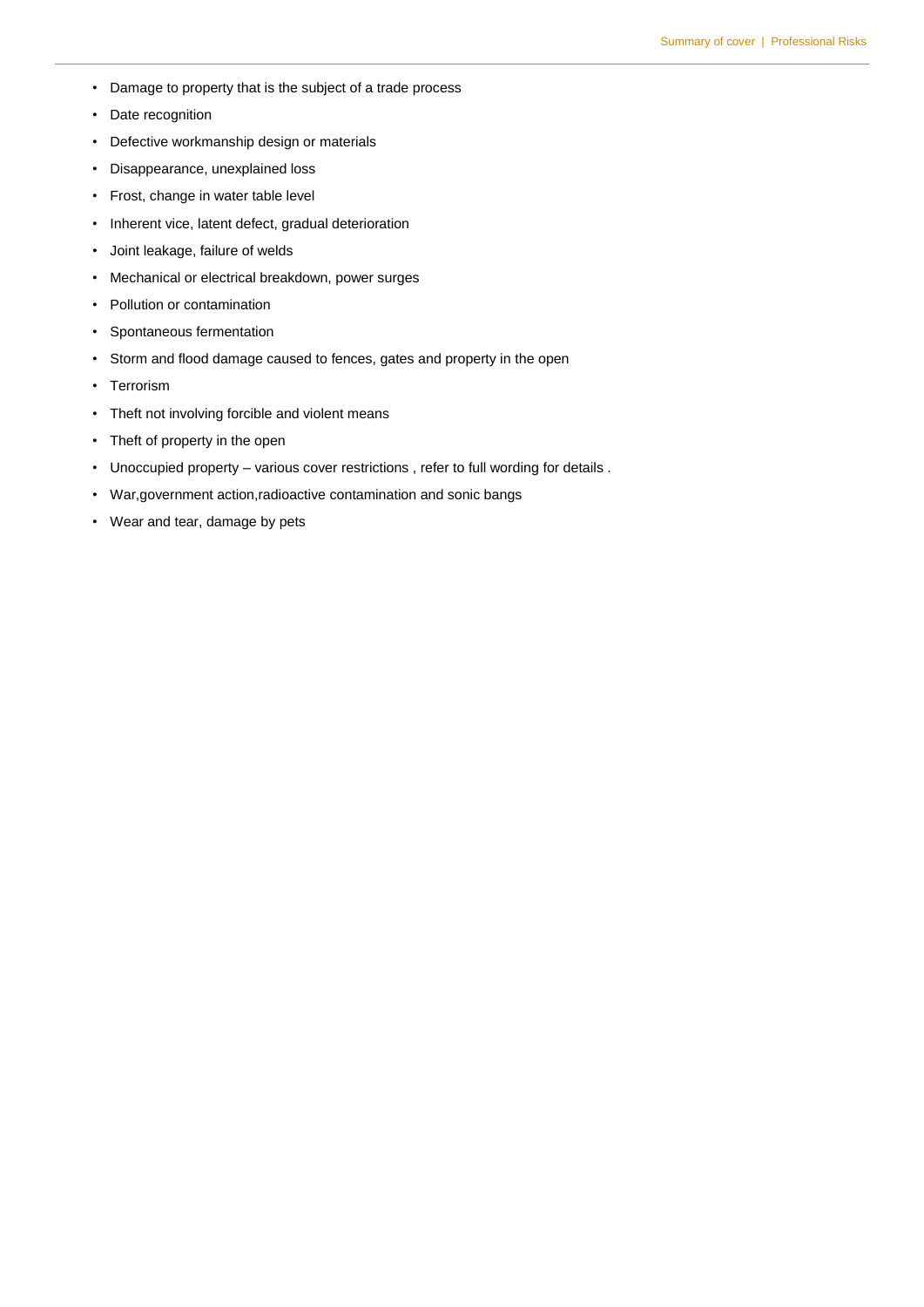#### Additional Covers to Sub-section 1

| Cover                                                                                                                                                                                 | Cover includes                                                                                                                                                                                          | <b>Principal Exclusions</b>                                                                                                                                                                                                                                                                    |
|---------------------------------------------------------------------------------------------------------------------------------------------------------------------------------------|---------------------------------------------------------------------------------------------------------------------------------------------------------------------------------------------------------|------------------------------------------------------------------------------------------------------------------------------------------------------------------------------------------------------------------------------------------------------------------------------------------------|
| Glass                                                                                                                                                                                 | Damage to alarms<br>$\bullet$                                                                                                                                                                           | Damage:                                                                                                                                                                                                                                                                                        |
| Damage to glass and Office Front Blinds and<br><b>Signs</b>                                                                                                                           | Damage to framework and<br>contents caused by glass up to<br>£2,500<br>Sanitary ware up to £2,500<br>Temporary boarding up<br>۰<br>Lettering or other ornamental<br>work and alarm foil up to<br>£2,500 | • Caused by repairs or alterations<br>• When the building is unoccupied<br>Caused by wear and tear or gradual<br>deterioration<br>Caused by scratching or cracking<br>$\bullet$<br>Caused by change in colour, temperature<br>or climatic conditions<br>Defective design materials or inherent |
| Theft by Employees<br>Loss of business money or goods caused by<br>fraudulent acts of employees.<br><b>Limit £5,000</b>                                                               |                                                                                                                                                                                                         | defects<br>Losses discovered by you but not notified<br>$\bullet$<br>to us within 30 days<br>Loss attributed solely to any unexplained<br>$\bullet$                                                                                                                                            |
| Money<br>Loss of business money or non- negotiable<br>money either on the premises or elsewhere<br>within Great Britain, Northern Ireland, the Isle of<br>Man or the Channel Islands. | Clothing and personal effects<br>up to £500 any one loss<br>• Damage to safe and tills                                                                                                                  | • Loss from an unattended vehicle<br>Shortage due to error or omission<br>$\bullet$<br>Forgery or deception<br>$\bullet$<br>Theft not involving forcible and violent entry<br>$\bullet$                                                                                                        |
| Limits are shown on the Schedule for money:                                                                                                                                           |                                                                                                                                                                                                         | Theft by employees<br>$\bullet$                                                                                                                                                                                                                                                                |
| In the Premises during business hours<br>۰                                                                                                                                            |                                                                                                                                                                                                         | <b>Counterfeit money</b><br>$\bullet$                                                                                                                                                                                                                                                          |
| In transit (standard limit £3,000)<br>$\bullet$                                                                                                                                       |                                                                                                                                                                                                         | Fraudulent or invalid payment<br>$\bullet$                                                                                                                                                                                                                                                     |
| In the Insured's private dwelling house<br>۰                                                                                                                                          |                                                                                                                                                                                                         | Loss from unconnected business activities                                                                                                                                                                                                                                                      |
| In the Premises outside business hours and<br>not in a safe                                                                                                                           |                                                                                                                                                                                                         |                                                                                                                                                                                                                                                                                                |
| Secured in a locked unspecified safe<br>(standard limit £3,000)                                                                                                                       |                                                                                                                                                                                                         |                                                                                                                                                                                                                                                                                                |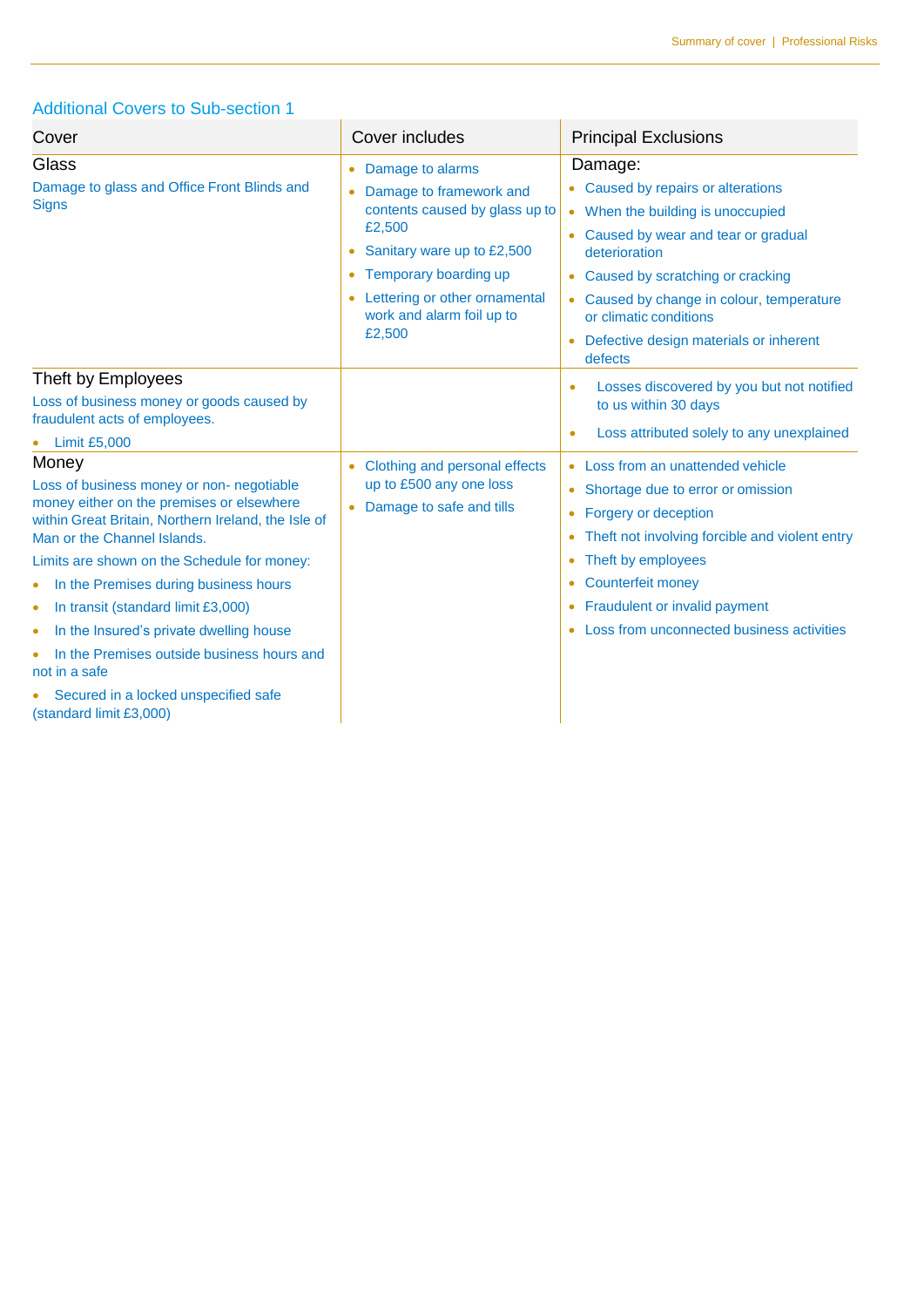| Personal Accident (Assault)<br>Benefits payable to Employees in the event of<br>injury caused by thieves. Limits are shown in the<br>Schedule for these benefits:<br>1. Death<br>2. Loss of limbs or eyes<br>3. Permanent total disablement<br>4. Temporary total disablement |                                                                                                                                                                                                                                                                     | More than one of the Benefits 1-3 in respect<br>of any one person<br>Any person under 16 years of age or over<br>70                                                                                                                                                              |
|-------------------------------------------------------------------------------------------------------------------------------------------------------------------------------------------------------------------------------------------------------------------------------|---------------------------------------------------------------------------------------------------------------------------------------------------------------------------------------------------------------------------------------------------------------------|----------------------------------------------------------------------------------------------------------------------------------------------------------------------------------------------------------------------------------------------------------------------------------|
| All Risks on Portable Property<br>All Risks cover on portable property used in<br>connection with the Business within the<br>Geographical Area stated on the Schedule                                                                                                         |                                                                                                                                                                                                                                                                     | Confiscation or detention<br>Unattended property unless contained in:<br>$\bullet$<br>A securely locked building<br>$\bullet$<br>A secure vehicle<br>Wear, tear, breakdown or depreciation                                                                                       |
| Goods in Transit<br>Goods in transit (comprising stock and trade<br>samples) in Great Britain, Northern Ireland, the<br>Isle of Man or the Channel Islands                                                                                                                    | Packing materials up to £2,500<br>• Personal effects belonging to<br>the driver up to £500<br>Reloading cost up to £2,500<br>Removal of debris up to £2,500<br>• Re-securing unsafe loads<br>£2,500<br>• Transferring property to any<br>other vehicle up to £2,500 | <b>Breakdown of refrigeration</b><br>Depreciation, delay, inadequate<br>documentation<br>• Erection dismantling or installation<br>Inadequate packing or addressing<br>Spillage leakage<br>$\bullet$<br>Theft from open backed, curtain or soft<br>sided or soft topped vehicles |

#### Sub-Section 2: Business Interruption

#### **Cover**

This Sub-section covers

- Loss of gross revenue caused as a result of damage to Property covered in Sub-section 1
- Loss of outstanding debit balances caused by insured damage to accounting records

Optional Limits with 12 months indemnity period.

| <b>Principal Extensions</b>         | Limit                 |
|-------------------------------------|-----------------------|
| Accidental failure of public supply | £100,000 any one loss |
| Denial of access                    | £100,000 any one loss |
| Goods in transit                    | £50,000 any one loss  |
| Premises closure or restrictions    | £50,000 any one loss  |
| <b>Documents</b>                    | £25,000 any one loss  |
| <b>Contract sites</b>               | £25,000 any one loss  |
| <b>Storage sites</b>                | £25,000 any one loss  |
| <b>Unspecified suppliers</b>        | £10,000 any one loss  |

#### Principal Exclusions

Refer to sub- section 1, Material Damage.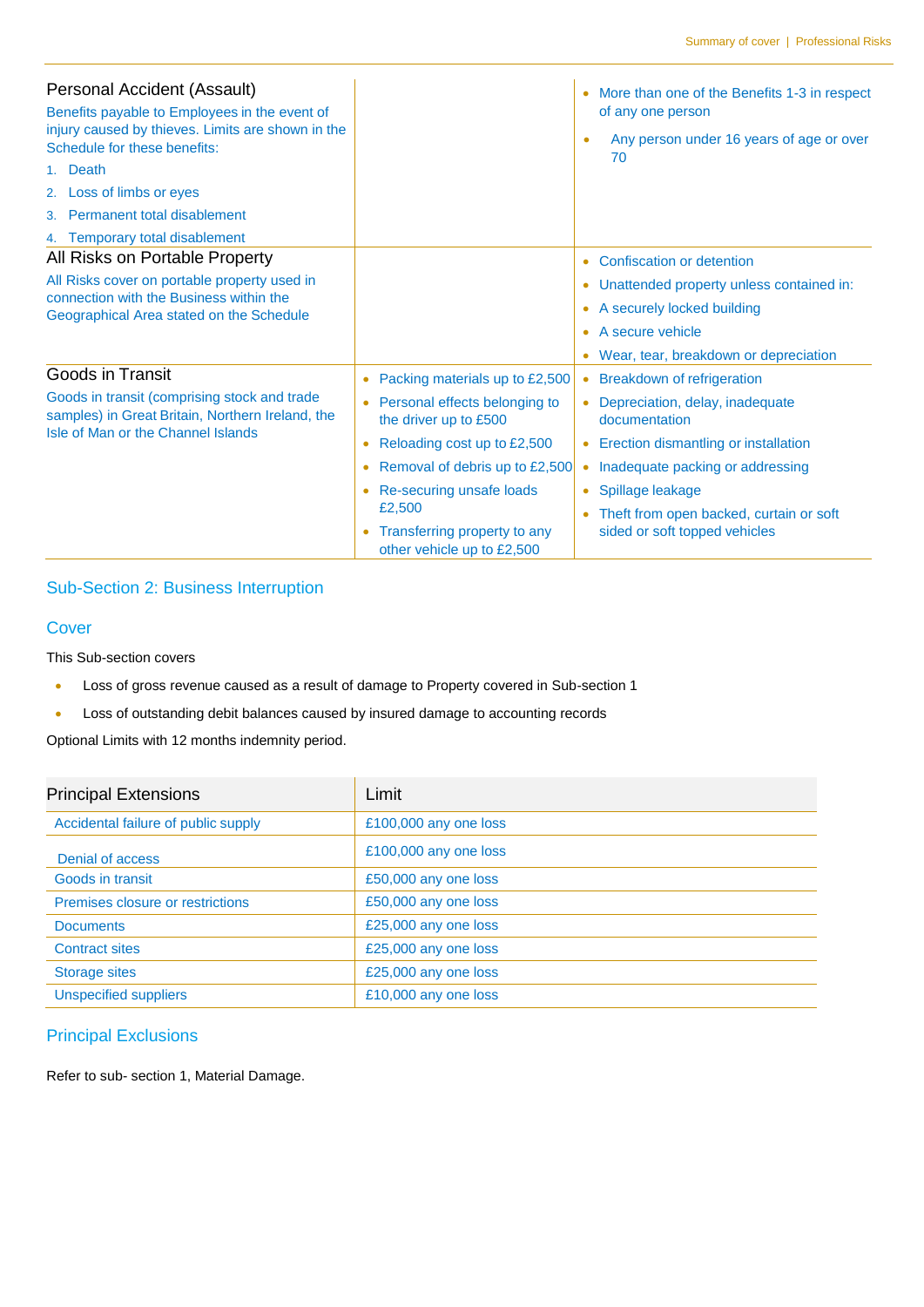#### Sub-section 3: Equipment Breakdown

#### **Cover**

This Sub-section covers electrical or mechanical breakdown of covered equipment and damage caused as a result of explosion of steam boilers.

The Limit of Indemnity is £1,000,000

| <b>Principal Extensions</b>         | Limit                                                           |
|-------------------------------------|-----------------------------------------------------------------|
| Damage to own surrounding property  | £1,000,000 any one accident                                     |
| Computer equipment                  | £500,000 any one period of insurance                            |
| <b>Business interruption</b>        | £100,000 any one accident                                       |
| Computer reinstatement of data      | £50,000 any one accident                                        |
| Computer increased cost of working  | £50,000 any one accident                                        |
| <b>Expediting expenses</b>          | £20,000 any one accident                                        |
| Deterioration of refrigerated stock | £15,000 foodstuffs any one premises any one period of insurance |
| Hazardous substances                | £10,000 any one accident                                        |
| Loss of contents of oil tanks       | £10,000 any one accident                                        |
| Hire of substitute item             | £5,000 any one accident                                         |
| Portable computer equipment         | £5,000 any one accident                                         |

#### Principal Exclusions

#### Damage caused by or resulting from:

- A pressure test of any boiler or pressure vessel
- An insulation breakdown test of any type of electrical equipment
- Any defect, virus, loss of data loss of access within or involving media data
- Wear and tear, corrosion or other gradually developing conditions
- With respect to public authorities:
	- o fines
	- o any liability to a third party
	- o any increase in loss due to a hazardous substance
	- o increased construction costs until the building is replaced
- Loss or damage recoverable under a maintenance agreement warranty or guarantee
- With respect to deterioration of stock:
	- o deliberate acts of electricity suppliers
	- o neglect/misuse
	- o incorrect setting of thermostats
- Any condition which can be corrected by re-setting calibrating re-aligning tightening adjusting or cleaning or by the performance of maintenance

#### Property Excluded

- **Buildings and structures**
- **Electronic equipment**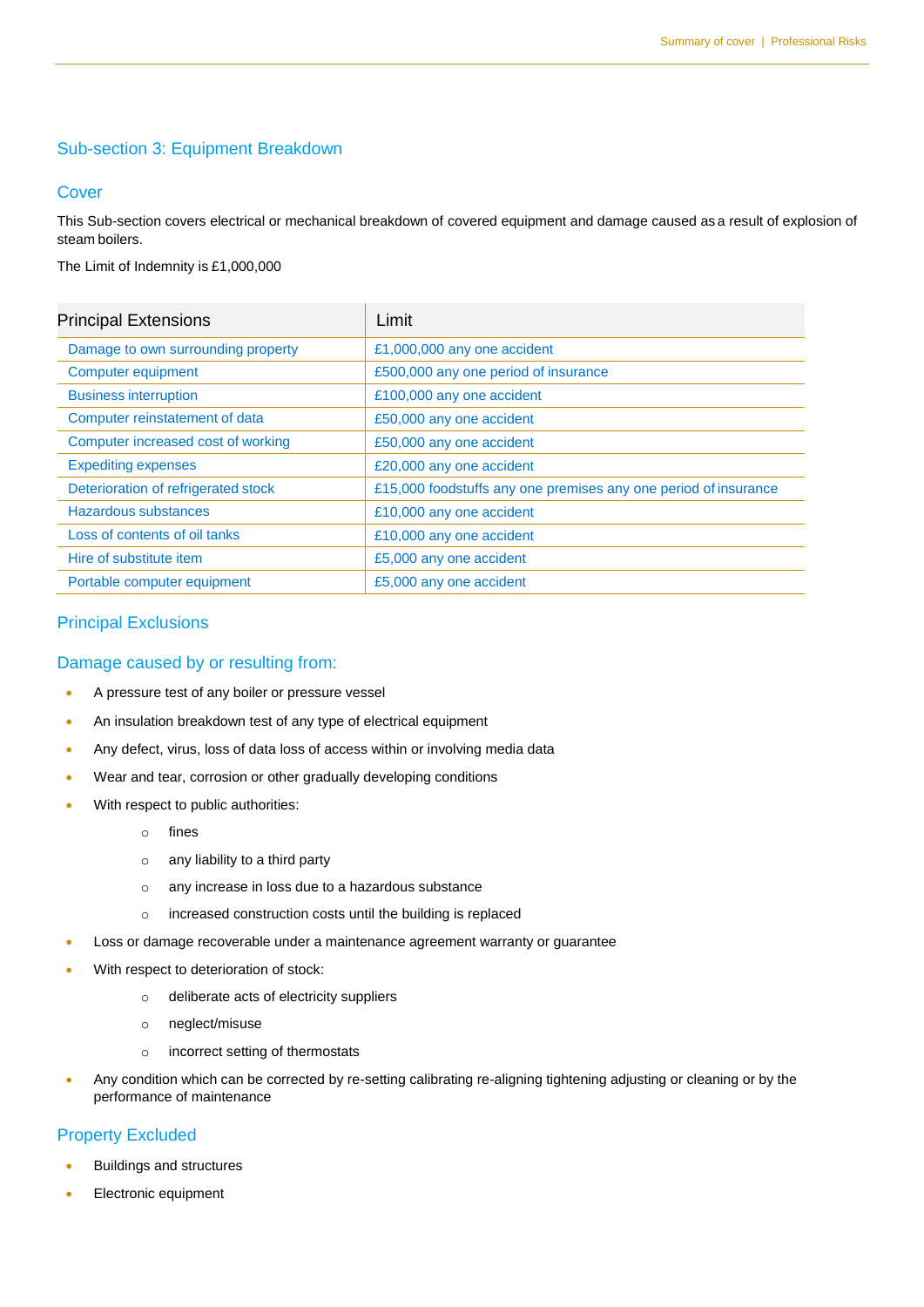- **•** Equipment manufactured by the insured for sale
- Tools and dyes
- **•** Equipment requiring periodic renewal
- **•** Insulating or refractory material
- Manufacturing, process, production equipment
- Mobile plant and equipment
- Vehicles or any equipment mounted on vehicles
- **Aircraft**, watercraft
- **Electricity generation equipment**

#### SECTION 4: LEGAL EXPENSES

#### **Cover**

This sub-section will pay legal costs including solicitors' and barristers' fees, court costs, expenses for expert witnesses, attendance expenses and accountants' fees. It will also pay the costs of appealing or defending an appeal.

Covers provided under Section 4: Legal Expenses are:

Contract Disputes, Employment Disputes and Compensation Awards, Legal Defence, Statutory Licence Appeal, Property Protection, Personal Injury, Tax Protection.

Limit of indemnity: £100,000 any one claim.

The total of compensation awards payable by us is £1,000,000 in any one period of insurance.

| <b>Policy Benefit</b>                                                                                                                                                                                                                                                                                                                          | <b>Principal Exclusions</b>                                                                                                                                                                                                                                                                                                                                                                                                                                                        |  |
|------------------------------------------------------------------------------------------------------------------------------------------------------------------------------------------------------------------------------------------------------------------------------------------------------------------------------------------------|------------------------------------------------------------------------------------------------------------------------------------------------------------------------------------------------------------------------------------------------------------------------------------------------------------------------------------------------------------------------------------------------------------------------------------------------------------------------------------|--|
| <b>Contract Disputes</b><br>Negotiating for your legal rights in a contractual dispute arising from an<br>agreement or alleged agreement entered into by you or on your behalf,<br>for the purchase or hire or sale or provision of goods or services,<br>providing the amount in dispute exceeds £500 (including VAT).                        | The amount in dispute must exceed £500 (incl VAT).<br>$\bullet$<br>Disputes arising within the first 90 days of the policy<br>$\bullet$<br>if the agreement was entered into before the start of<br>the policy.<br>Disputes concerning a loan, mortgage, pension,<br>$\bullet$<br>guarantee or any other financial product.<br>Disputes arising from the sale or provision of<br>computer hardware, software, systems or services;<br>or the purchase or hire of tailored computer |  |
| <b>Employment Disputes and Compensation Awards</b><br><b>Employment disputes</b><br>1.<br>Defending your legal rights before the issue of proceedings in a court or<br>tribunal following dismissal of an employee, or where an employee or ex-<br>employee has contacted ACAS to commence the Early Conciliation<br>procedure.                | hardware, software, systems or services.<br>1. Employment disputes<br>Damages for personal injury or loss or damage to<br>ó<br>property<br>Transfer of Undertakings Regulations (TUPE) or the<br>ó<br><b>Transfer of Employment (Pension Protection)</b><br>Regulations.                                                                                                                                                                                                           |  |
| Defending your legal rights in respect of any dispute with an employee or<br>ex-employee relating to their contract of employment.<br>Defending your legal rights in respect of any dispute with an employee,<br>prospective employee or ex-employee arising from an alleged breach of<br>their statutory rights under employment legislation. | <b>Compensation awards</b><br>2.<br>A compensation award relating to failing to comply<br>$\bullet$<br>with a current or previous recommendation by a<br>tribunal                                                                                                                                                                                                                                                                                                                  |  |
| <b>Compensation awards</b><br>2.<br>In respect of a claim we have accepted under Employment disputes<br>cover, we will pay any basic and compensatory award and/or<br>compensation awards arising from an alleged breach of an employee,                                                                                                       | A settlement agreed and payable following<br>Ċ<br>conciliation under the ACAS Early Conciliation<br>procedure.                                                                                                                                                                                                                                                                                                                                                                     |  |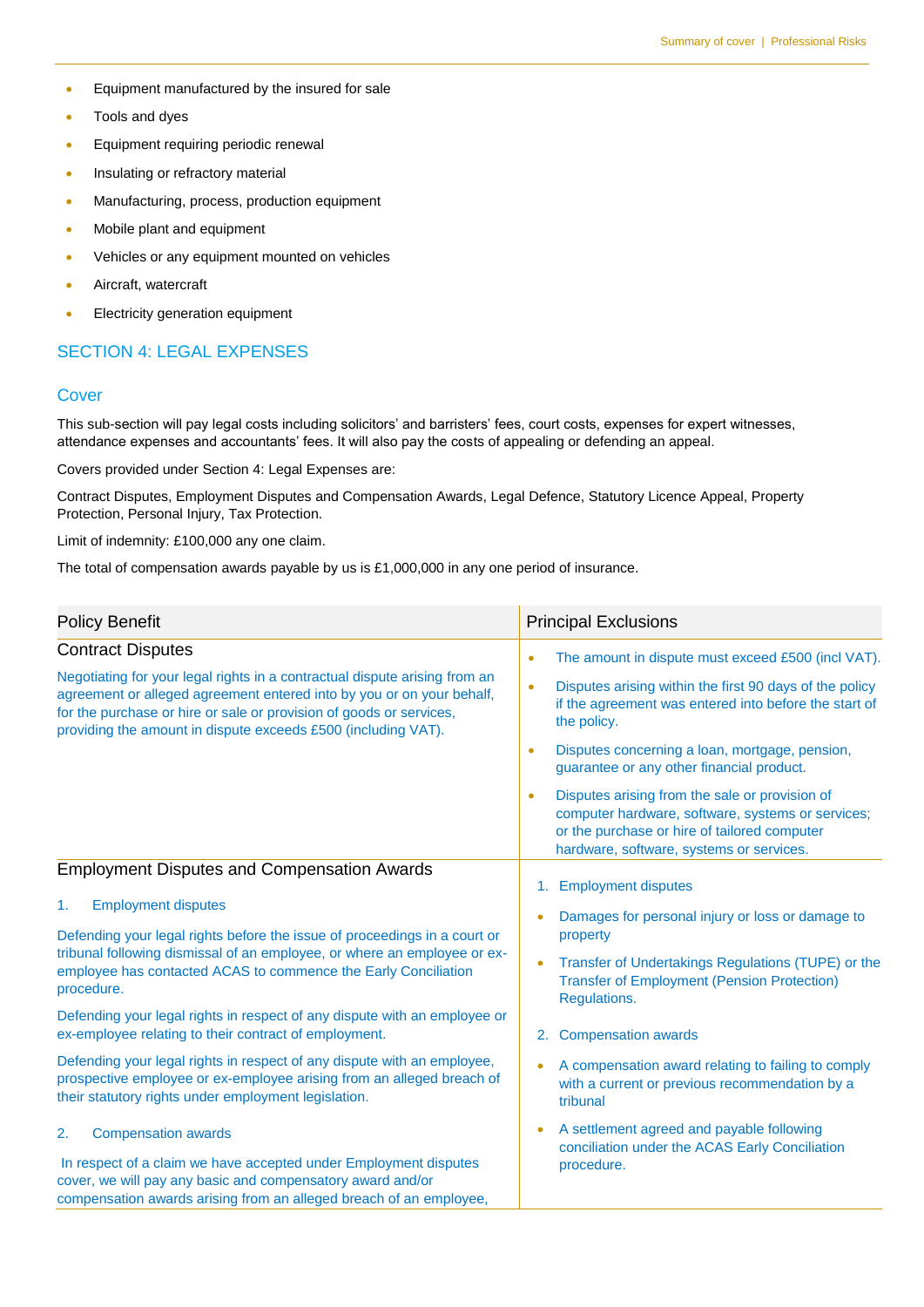| prospective employee or ex-employee's statutory rights under employment<br>legislation; provided that throughout the employment dispute, you have<br>either followed the ACAS Code of Disciplinary and Grievance Procedures<br>in Employment, the equivalent codes of practice issued by the Labour<br>Relations Agency in Northern Ireland, or sought and followed advice from<br>the AmTrust Europe Ltd service.<br>3.<br>Employee civil legal defence<br>Defends the insured person's legal rights if an event arising from their<br>work as an employee leads to civil action being taken against them:<br>under legislation for unlawful discrimination; or<br>i. | 3. Employee civil legal defence<br>We will only provide cover for an insured person at<br>your request.<br>4. Service Occupancy<br>Defending claims apart from defending a counter-<br>claim. |
|------------------------------------------------------------------------------------------------------------------------------------------------------------------------------------------------------------------------------------------------------------------------------------------------------------------------------------------------------------------------------------------------------------------------------------------------------------------------------------------------------------------------------------------------------------------------------------------------------------------------------------------------------------------------|-----------------------------------------------------------------------------------------------------------------------------------------------------------------------------------------------|
| as trustee of a pension fund set up for the benefit of your<br>ii.<br>employees.                                                                                                                                                                                                                                                                                                                                                                                                                                                                                                                                                                                       |                                                                                                                                                                                               |
| <b>Service Occupancy</b><br>4.                                                                                                                                                                                                                                                                                                                                                                                                                                                                                                                                                                                                                                         |                                                                                                                                                                                               |
| Negotiating for your legal rights against an employee or ex-employee to<br>recover possession of premises which are owned by you or for which you<br>are responsible.                                                                                                                                                                                                                                                                                                                                                                                                                                                                                                  |                                                                                                                                                                                               |
| Legal Defence                                                                                                                                                                                                                                                                                                                                                                                                                                                                                                                                                                                                                                                          | Parking offences.<br>$\bullet$                                                                                                                                                                |
| Defending your legal rights or your employees' legal rights prior to<br>legal proceedings when dealing with the police or the relevant Health<br>and Safety authority where it is alleged that you or your employees<br>have or may have committed a criminal offence in connection with<br>your business activities.                                                                                                                                                                                                                                                                                                                                                  | Any investigations and/or prosecutions that are<br>not in direct connection with the activities of the<br>business.                                                                           |
| Defending non-motor criminal prosecutions arising from your<br>business activities.                                                                                                                                                                                                                                                                                                                                                                                                                                                                                                                                                                                    |                                                                                                                                                                                               |
| Defending civil actions taken against you or your employees for<br>$\bullet$<br>compensation under section 13 of the Data Protection Act 1998,<br>including the payment of any compensation award made against you<br>or your employees.                                                                                                                                                                                                                                                                                                                                                                                                                               |                                                                                                                                                                                               |
| Appealing against the refusal of the Information Commissioner to<br>register your application for registration.                                                                                                                                                                                                                                                                                                                                                                                                                                                                                                                                                        |                                                                                                                                                                                               |
| Appealing against the imposition or terms of any Statutory Notice<br>issued under UK legislation affecting your business.                                                                                                                                                                                                                                                                                                                                                                                                                                                                                                                                              |                                                                                                                                                                                               |
| Defending a civil action taken against you for wrongful arrest in<br>$\bullet$<br>respect of an accusation of theft.                                                                                                                                                                                                                                                                                                                                                                                                                                                                                                                                                   |                                                                                                                                                                                               |
| The attendance expenses of your employees for jury service.                                                                                                                                                                                                                                                                                                                                                                                                                                                                                                                                                                                                            |                                                                                                                                                                                               |
| <b>Statutory Licence Appeal</b>                                                                                                                                                                                                                                                                                                                                                                                                                                                                                                                                                                                                                                        | Assistance with original or renewal application<br>$\bullet$                                                                                                                                  |
| Appealing to the relevant statutory or regulatory authority, court or<br>tribunal, following a decision by a licensing or regulatory authority to<br>suspend, alter, refuse to renew or cancel your licence, mandatory<br>registration or British Standard Certificate of Registration.                                                                                                                                                                                                                                                                                                                                                                                | process.<br>The ownership, driving or use of a motor vehicle<br>$\bullet$                                                                                                                     |
| <b>Property Protection</b>                                                                                                                                                                                                                                                                                                                                                                                                                                                                                                                                                                                                                                             | Goods in transit or goods lent or hired out.<br>$\bullet$                                                                                                                                     |
| Pursuing your legal rights in a civil action following an event causing<br>physical damage to material property which you own or are responsible<br>for, or any nuisance or trespass.                                                                                                                                                                                                                                                                                                                                                                                                                                                                                  | Motor vehicles unless the business is engaged in<br>$\bullet$<br>the selling of motor vehicles.                                                                                               |
| Personal Injury                                                                                                                                                                                                                                                                                                                                                                                                                                                                                                                                                                                                                                                        | Any illness or bodily injury that happens<br>$\bullet$                                                                                                                                        |
| At your request, pursuing your employees' and their family members' legal<br>rights following their death or bodily injury.                                                                                                                                                                                                                                                                                                                                                                                                                                                                                                                                            | gradually.                                                                                                                                                                                    |
|                                                                                                                                                                                                                                                                                                                                                                                                                                                                                                                                                                                                                                                                        | Psychological injury or mental illness.<br>$\bullet$                                                                                                                                          |
|                                                                                                                                                                                                                                                                                                                                                                                                                                                                                                                                                                                                                                                                        | Clinical negligence.<br>$\bullet$                                                                                                                                                             |
| <b>Tax Protection Tax enquiries</b><br>Negotiating on your behalf and representing you in any appeal                                                                                                                                                                                                                                                                                                                                                                                                                                                                                                                                                                   | Any failure to register for VAT or Pay As You<br>$\bullet$<br>Earn.                                                                                                                           |
|                                                                                                                                                                                                                                                                                                                                                                                                                                                                                                                                                                                                                                                                        |                                                                                                                                                                                               |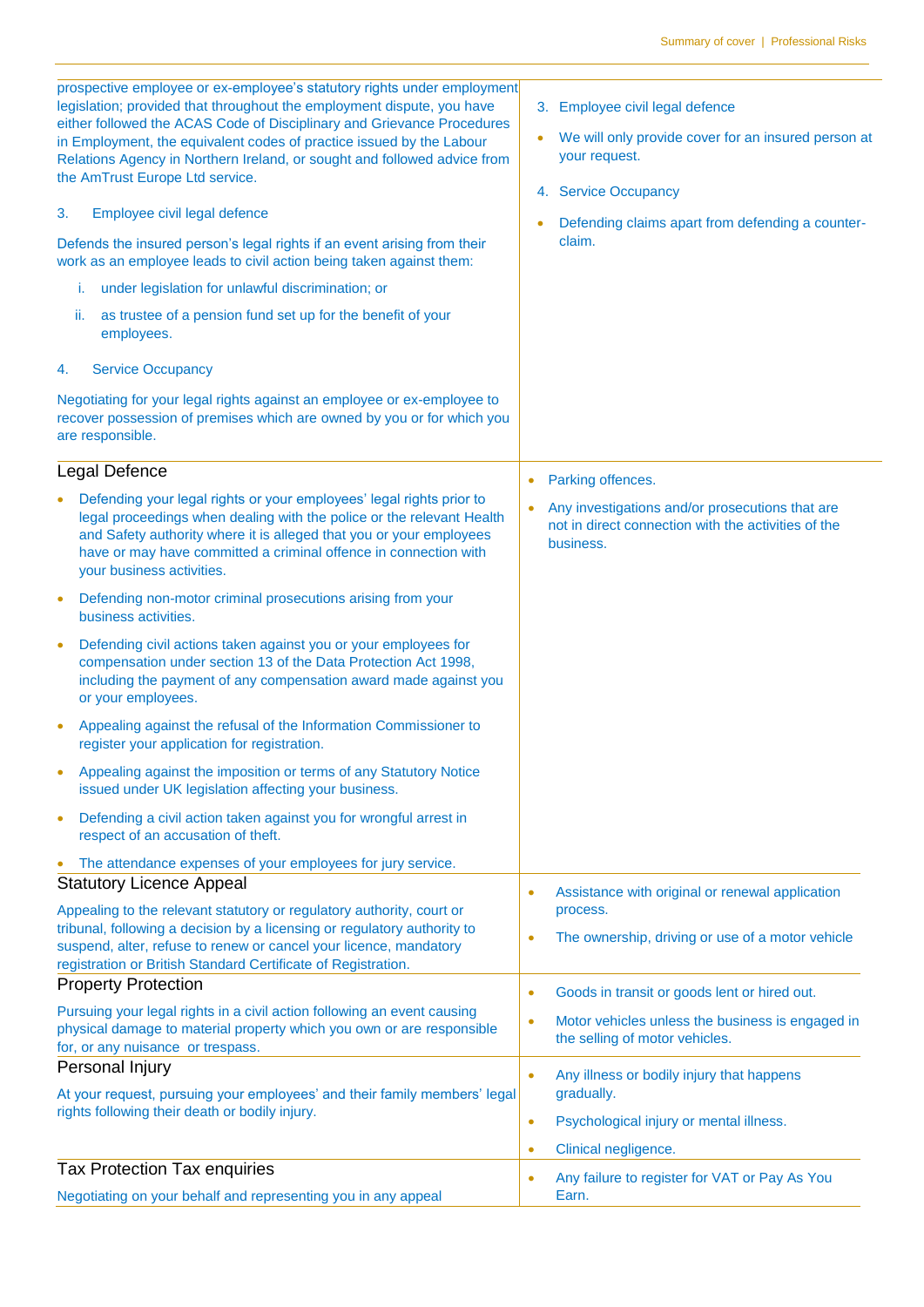| proceedings following a written notice of enquiry, issued by HM Revenue<br>& Customs, to carry out an Income Tax or Corporation Tax compliance<br>check.<br>Employer compliance disputes<br>Negotiating on your behalf and representing you in any appeal<br>proceedings in a dispute concerning your compliance with Pay As You<br>Earn, Social Security, Construction Industry or IR35 legislation and<br>requlations.<br>VAT disputes | $\bullet$<br>$\bullet$ | Any claims relating to import or excise duties and<br>import VAT.<br>Any investigations or enquiry into alleged<br>dishonesty or criminal offences. |
|------------------------------------------------------------------------------------------------------------------------------------------------------------------------------------------------------------------------------------------------------------------------------------------------------------------------------------------------------------------------------------------------------------------------------------------|------------------------|-----------------------------------------------------------------------------------------------------------------------------------------------------|
|                                                                                                                                                                                                                                                                                                                                                                                                                                          |                        |                                                                                                                                                     |
| Negotiating on your behalf and representing you in any appeal<br>proceedings arising out of a dispute with HM Revenue & Customs.                                                                                                                                                                                                                                                                                                         |                        |                                                                                                                                                     |

#### OTHER PRINCIPAL TERMS APPLICABLE TO SECTIONS 3 & 4:

#### Principal General Section Exclusions

- Late reported claims
- **Legal action we have not agreed to**
- Intellectual property rights
- Deliberate acts
- Franchise or agency agreements
- Judicial review
- Nuclear, war and terrorism risks
- Defamation
- Calendar date devices

#### Period of cover

The policy duration is 12 months and is annually renewable (unless shown differently on your policy schedule).

#### **Cancellation**

If this Section of the cover does not meet your requirements you have the right to cancel it within 14 days of inception. We shall return the full premium relating to this Section within 30 days of receipt of your request to cancel.

If you wish to terminate the cover at any other time, please contact the Broker, Intermediary or Agent who arranged the Policy

#### Law applicable

Unless we and you agree otherwise, the Law of England and Wales will apply to this policy.

How to make a claim under Section 3 - Office Protect

#### Helping you with your legal problems

If you wish to speak to our legal teams about a legal problem, please phone us on 0344 893 0859. We will ask you about your legal issue and if necessary call back to give legal advice.

#### Making a claim

(Section 3, Sub-sections 1 – 3)

In the event of any circumstance which may give rise to a claim, you will:

- a. notify **us** immediately by contacting our 24 Hour Claims Line: 0207 256 3102. Our claims helpline is open 24 hours a day, alternatively you can contact your insurance adviser who will help us deal with your claim quickly and fairly. Telephone calls may be monitored and recorded
- b. deliver to **us**, as **we** may require, a written claim containing as much information as possible concerning the incident, loss, destruction, damage, accident or **injury**, including the amount of the claim,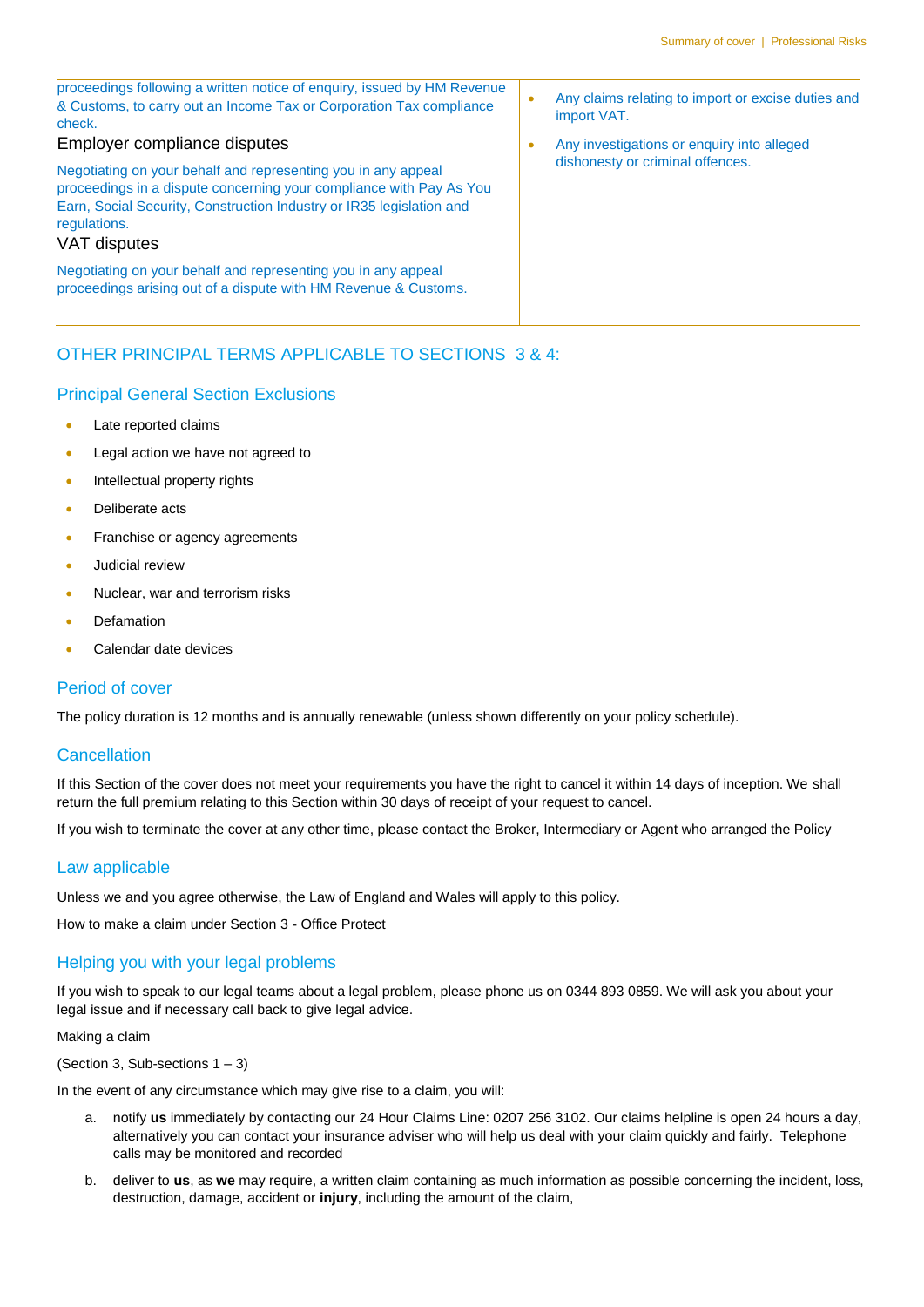- i. Immediately in the case of damage caused by riot, civil commotion, strikers, locked out workers, persons taking part in labour disturbances or malicious persons
- ii. No later than 30 days after the expiry of the **indemnity period** in respect of claims against Loss of income unless **we** extend this time limit
- iii. Within 30 days of the circumstance giving rise to any other claim unless we extend this time limit
- c. notify the police immediately it becomes evident damage is caused by malicious persons or thieves
- d. not admit or repudiate liability, nor offer to settle, compromise, make or promise to make payment without **our** written agreement
- e. inform **us** immediately of any impending prosecution inquest or fatal inquiry or civil proceedings and send to **us** immediately every relevant document
- f. take all reasonable action practicable to minimise or check any interruption of or interference with the business or to avoid or diminish the loss
- g. produce to **us** such books of account or other **business** books or documents or such other proofs as may reasonably be required by **us** for investigating or verifying the claim.

#### (Section 4 only)

If your issue cannot be dealt with through legal advice and needs to be dealt with as a potential claim under this policy, phone us on 0344 571 7978 and we will give you a reference number. At this point we will not be able to tell you whether the claim is covered or not but we will pass the information you have given us to our claims-handling teams and explain what to do next.

Please do not ask for help from a lawyer, accountant or anyone else before we have agreed that you should do so. If you do, we will not pay the costs involved even if we accept the claim.

#### Complaints ( Sections 3 & 4)

If you have a complaint about your policy you should in the first instance refer to your insurance broker/intermediary or advisor, if any. If your complaint relates to a claim on your policy please contact the department dealing with your claim. If we have given you our final response and you are still not satisfied you may be eligible to refer your case to the Financial Ombudsman Service (FOS). If applicable, you will receive details of how to do this at the appropriate stage of the complaints process.

In the event that we are unable to resolve your complaint it may be possible for you to refer it to the Financial Ombudsman Service. Further details will be provided at the appropriate stage of the complaints process.

#### Compensation ( Sections 3 & 4)

We are covered by the Financial Services Compensation Scheme (FSCS). You may be entitled to compensation from the scheme in the unlikely event we cannot meet our obligations to you. This depends on the type of insurance, size of the business and the circumstances of the claim. Further information about the compensation scheme arrangements is available from the FSCS (www.fscs.org.uk).

Further information can be obtained from: Financial Services Compensation Scheme, P O Box 300, Mitcheldean, GL17 1DY. Telephone: 0800 678 1100 or 020 7741 4100.

Email: enquiries@fscs.org.uk. Website: [www.fscs.org.uk.](http://www.fscs.org.uk/)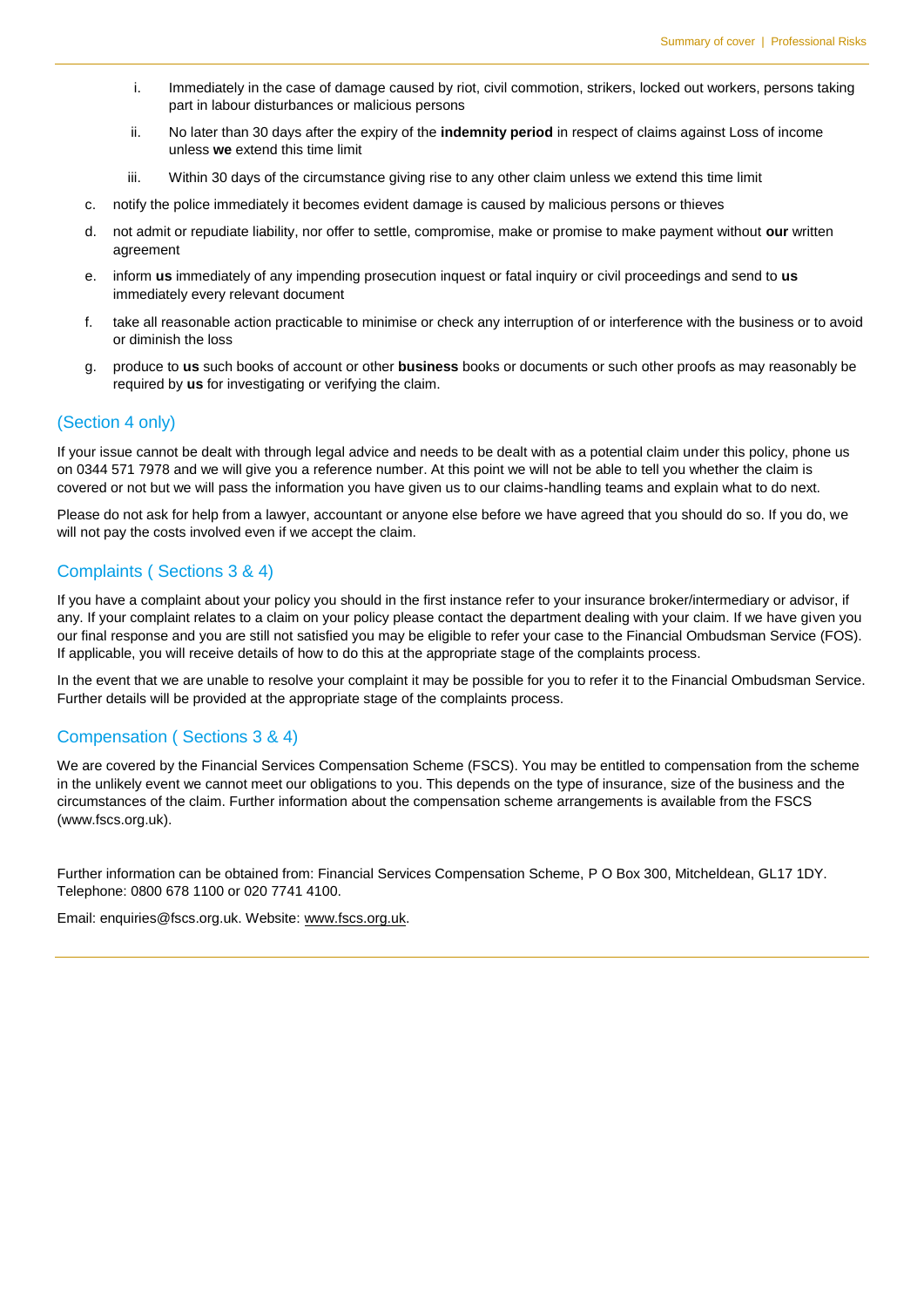# SECTION 5: MANAGEMENT LIABILITY

The cover under this Section is Insurance Act 2015 compliant.

#### Key features of cover - All Insuring Clauses

- Any one claim limits
- Advancement of Defence Costs
- Automatic 120 month discovery period for Retired Directors
- Automatic cover for newly acquired or created subsidiaries
- Emergency Costs

### Directors and Officers (D&O)

#### Key features of cover

- Worldwide Cover
- Claims made against past, present or future Directors and Officers for legal liability arising from the actual or alleged failure to properly discharge all Managerial and Statutory responsibilities as a Company Director
- Any failure to comply with laws or regulations such as the UK Companies Act 2006, Health & Safety at Work Act 1974,The Corporate Manslaughter and Corporate Homicide Act 2007, Insolvency Act 1986
- **•** Legal costs associated with defending any official investigation into the Companies affairs.
- **Employment claims made by any employee alleging harassment, discrimination or wrongful termination against individuals**
- Inaccurate, inadequate or misleading disclosure in a Company document such as the annual Report and Accounts
- Non-Executive Directors Additional Limit
- Automatically includes 45 days cover on the same terms following management buyout of a subsidiary
- Civil Fines and penalties
- Health and safety defence costs
- Coverage for Spouses and Domestic Partners

#### Main Exclusions D&O and all Insuring Clauses

- Risks that should be insured elsewhere e.g. Employers and Public / Products Liability, Professional Indemnity
- Unlawful Conduct
- **Insured versus Insured claims but only if brought in the USA**
- Claims and circumstances known at inception of cover
- Claims arising out of an offering of securities
- Pollution other than defence costs and shareholder claims
- Public or Private Offering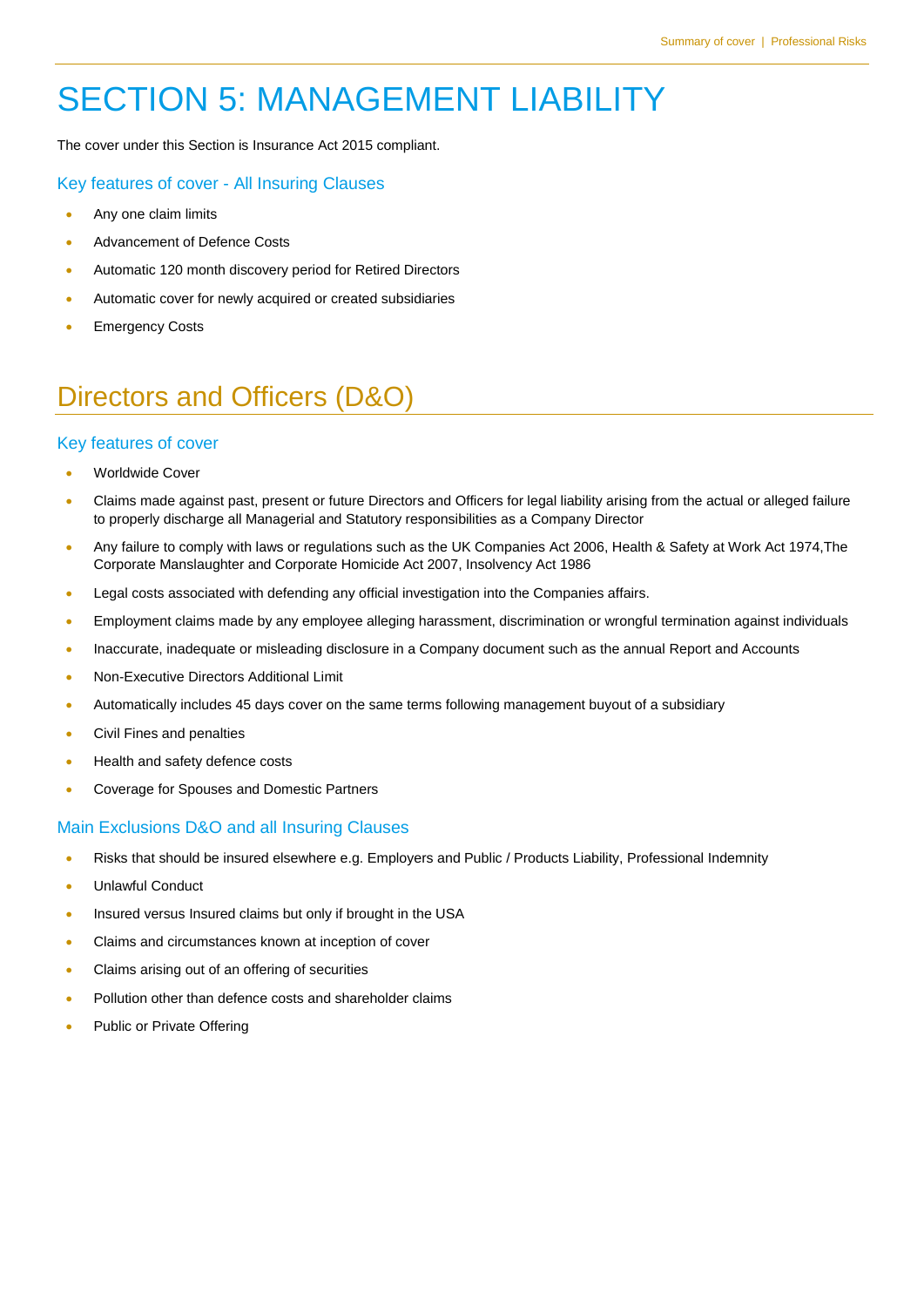### Corporate Liability (CL)

#### Key features of cover

- Claims made against the company or its subsidiaries for legal liability arising from any actual or alleged act, error or omission
- Claims brought within the European Union

#### **Extensions**

- Investigation Costs arising out of any Investigation by a Government or Judicial agency
- Cover for claims based on the UK Corporate Manslaughter and Corporate Homicide Act 2007 or equivalent in included territories
- Cover for claims based on the 2010 UK Bribery Act in the UK

#### Main Exclusions

- The Retention
- Contractual Liability
- Products Liability
- Infringement of patent and copyright
- **•** Trading Losses
- **Anti-trust claims**
- Loss of Documents or Data
- Failure of any hardware or software to function as expected or intended, or any loss/damage from the transmission of any virus, program or code

### Company Employment Practice Liability (EPL)

This extension only applies if it is shown in the Schedule

#### Key features of cover

- Any specified Employment practice claim brought in the European Union by the Company's employees against the Company or its subsidiaries arising from:
	- o Unfair dismissal, wrongful termination of employment or victimisation
	- **o** Employment-related misrepresentation
	- o Sexual or other harassment
	- o Wrongful Discrimination related to employment
	- o Wrongful discrimination related to employment
	- o Character defamation, or to the giving of a reference to an ex-employee
	- **o** Failure to employ or promote
	- o "Whistle-blower" retaliation

#### Main Exclusions

- The Retention
- Contractual Liability